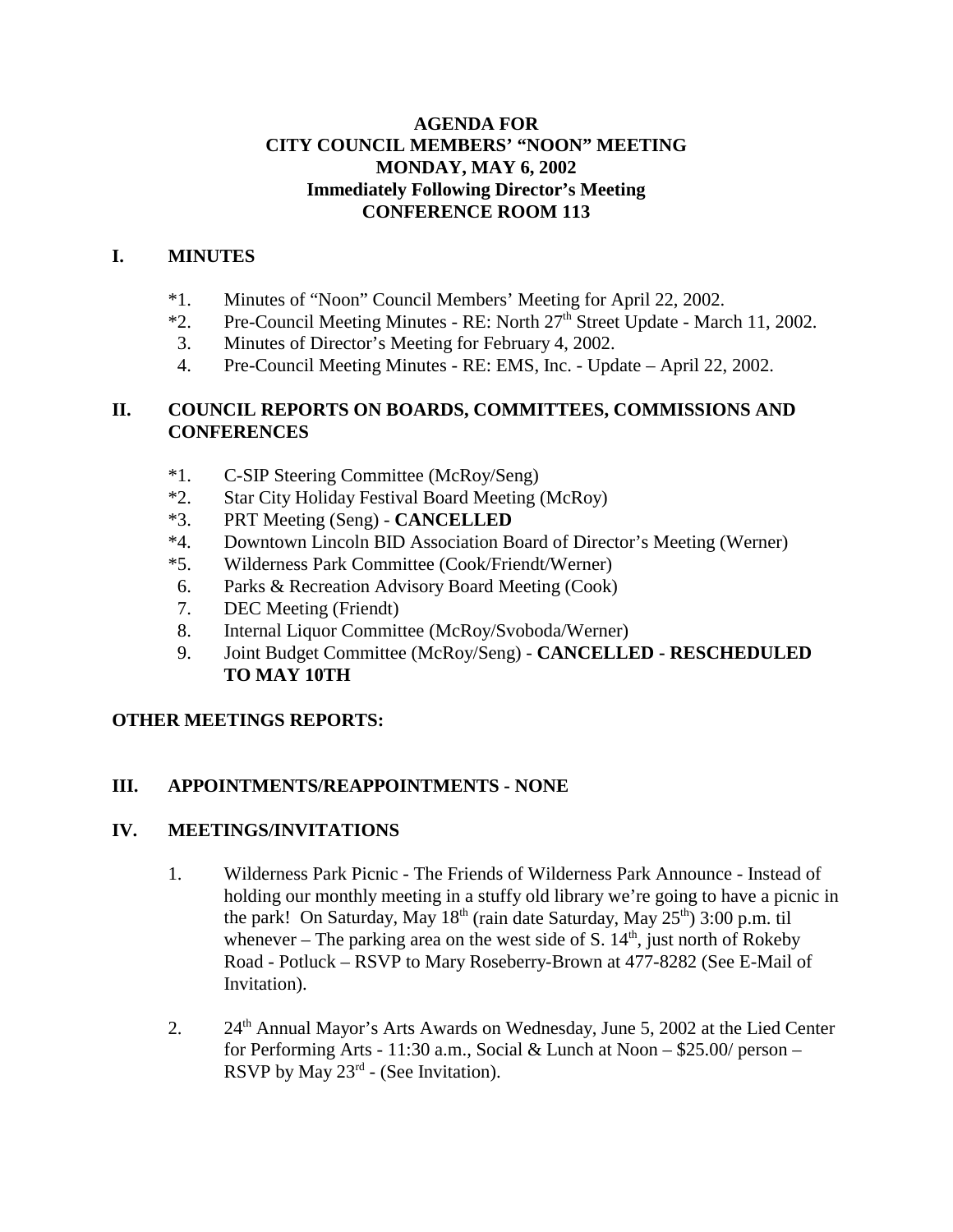- 3. You and a Guest are Invited to the Time Warner Cable Spotlight On Education Night on Monday, May 20, 2002 from 6:00 p.m. to 8:00 p.m. –Honoring excellence in education and rewarding teachers for their innovative use of cable television in the classroom – Featuring: Keynote Speaker Peggy O'Brien, Executive Director of Cable in the Classroom – Johnny Carson Theater (West side of Lied Center) 301 North  $12<sup>th</sup>$  Street – RSVP to Amy at Time Warner Cable at 421-0330 by May  $15<sup>th</sup>$  - (See Invitation).
- 4. NuStyle Development Presents-Old Market Lofts Phase III Grand Opening Party - on Friday, May 3, 2002 from 4:30 p.m. to 7:30 p.m. - 1020 Leavenworth Street - Omaha, Nebraska - Tours, Snacks and Beverages provided (See Invitation).
- 5. Laramie River Station (LRS) Generation Facility Tour in Wheatland, Wyoming plans are to charter a plane and visit the plant on Thursday, May 9, 2002 - the schedule would be to leave from Lincoln at 8:00 a.m. on Thursday morning and return later afternoon or early evening the same day - RSVP to Mary Tomlinson, LES at 473-3202 (See Letter of Invitation).
- 6. On Friday, May 17, 2002, Lincoln Electric System (LES) will observe the beginning of an exciting and new era with the dedication of the site for the Salt Valley Generating Station. We invite you to join us for the following activities: 11:45 a.m., Lunch at the Walter A. Canney Service Center  $(27<sup>th</sup> \&$  Fairfield), Following lunch, a short overview of the project and its impact will be presented; 12:30 .m., A bus will leave from the Service Center for the site of the Salt Valley Generating Station; 12:50 p.m., A tree planting ceremony dedicating the site will be held; 1:35 p.m., The bus returns to the Service Center - RSVP to Cathy Schroeder at  $473-3382$  by May  $15<sup>th</sup>$  (See Letter of Invitation).

# **V. REQUESTS OF COUNCIL FROM MAYOR - NONE**

### **VI. MISCELLANEOUS**

\*1. Discussion on LPED Committee Assignments - **HELD OVER FROM THE APRIL 22ND "NOON" AGENDA** 

# **VII. CITY COUNCIL MEMBERS**

### **VIII. ADJOURNMENT**

### **\*HELD OVER FROM APRIL 29, 2002.**

ca050602/tjg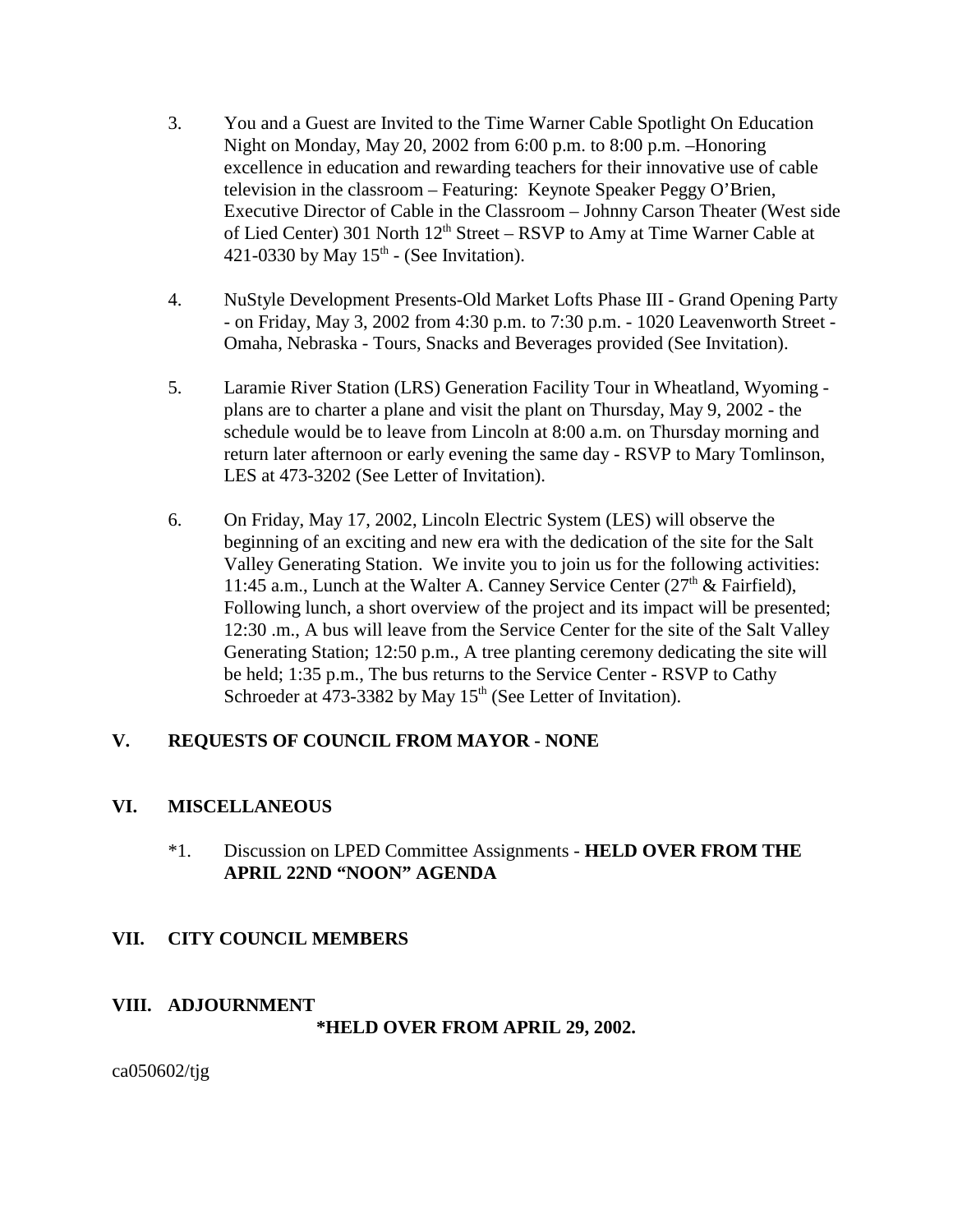# MINUTES CITY COUNCIL MEMBERS' "NOON" MEETING MONDAY, MAY 6, 2002 *CONFERENCE ROOM 113*

Council Members Present: Annette McRoy, Chair; Jonathan Cook, Vice-Chair; Jon Camp, Coleen Seng, Ken Svoboda, Terry Werner; ABSENT: Glenn Friendt

Others Present: Mark Bowen, Ann Harrell, Amy Tejral, Mayor's Office; Dana Roper, City Attorney; Joan Ray, Council Secretary; Darrell Podany, Aide to Council Members Camp, Friendt and Svoboda; Nate Jenkins, *Lincoln Journal Star* representative

# I. MINUTES

- \*1. Minutes of "Noon" Council Members' Meeting for April 22, 2002.
- \*2. Pre-Council Meeting Minutes RE: North  $27<sup>th</sup>$  Street Update March 11, 2002.
- 3. Minutes of Director's Meeting for February 4, 2002.
- 4. Pre-Council Meeting Minutes RE: EMS, Inc. Update April 22, 2002.

Vice-Chair Jonathan Cook requested a motion to approve the above-listed minutes. Jon Camp moved approval of the minutes as presented. The motion was seconded by Ken Svoboda and carried by unanimous consensus for approval.

# II. COUNCIL REPORTS ON BOARDS, COMMITTEES, COMMISSIONS AND CONFERENCES -

\*1. C-SIP STEERING COMMITTEE (McRoy/Seng) Ms. McRoy noted that it had been a long, drawn-out meeting, with Ms. Seng agreeing, adding that it had been very torturous. Ms. Seng explained that they were trying to re-design the Human Services Planning and Funding system. The Funders, the Foundation people, United Way and JBC people all were there - trying to re-design the whole system. It's been very difficult. A suggestion had been brought forward to have a Charrette, as is done on Planning issues, but instead, on the Human Services Planning and Funding system. We could hire a facilitator the same as we might do on a Planning project. Ms. Seng did not know if that suggestion had been acted upon, but she agreed with Ms. McRoy's assessment of the meeting.

\*2. STAR CITY HOLIDAY FESTIVAL BOARD (McRoy) Ms. McRoy reported that the major issue of discussion had been the Old Fed Building and the impact it's development might have on the Downtown area (which would also impact the Parade's purpose which is to promote the Downtown area). Ms. McRoy noted that by the time they reached the actual parade discussion, she had to leave for another meeting. They did vote unanimously to support the Updowntowners recommendations on the Old Fed development. Ms. McRoy stated that she had abstained from voting.

\*3. PRT Meeting (Seng) - CANCELLED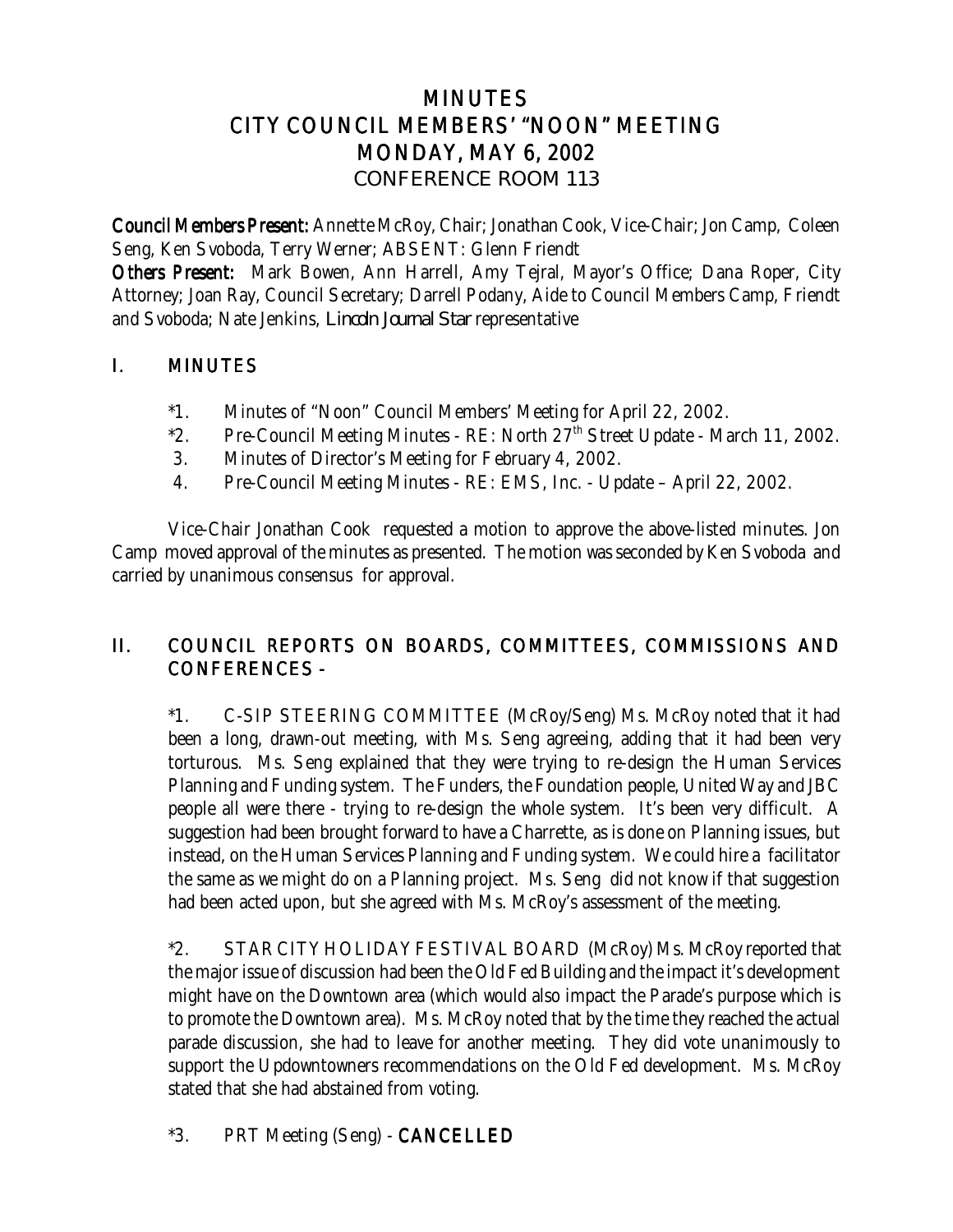\*4. DOWNTOWN LINCOLN BID ASSOCIATION BOARD OF DIRECTOR'S MEETING (Werner) Mr. Werner reported that the entire meeting had been taken up with discussion on the Old Fed Building and it's impact on the Downtown area.

He noted that he had not wanted to contribute to the discussion, but had tried to remain quiet during the meeting, though they had encouraged him to do otherwise.

Mr. Werner reported that Michael Carpenter had mentioned that the Haymarket Board unanimously approved support of the project. Mr. Werner indicated that several people asked his opinion, and he had stated that he would remain neutral until a public hearing was held on the issue. The Board did vote to unanimously support the project.

### \*5. WILDERNESS PARK COMMITTEE (Cook/Friendt/Werner) Held Over Until 05-13-02 for a report from Mr. Friendt.

 6. PARKS & RECREATION ADVISORY BOARD (Cook) Mr. Cook reported that Charlie Claus had been recognized for thirteen years of service on the Advisory Board. He received a plaque. Michael Carlin and Friends of Wilderness Park were there to hand out some material, which Council has already received, on suggested Comp Plan Amendments.

The Committee Reports included a vote in favor of naming the park at Northridge Heights after Steven C. Schleich. This is an appropriate naming since Schleich gave the park land and also gave the money for park development.

Mr. Cook reported that they had also discussed Code Revisions for the Right-of-Way areas, which is something he is working on. The revisions would allow planting of things in the right-of-ways besides grass. Mr. Cook thought this was wise. Since people are already doing this, it is wise to bring the Code into sync with the real world.

Mr. Cook noted that the Park & Recs tour is coming up, tentatively, on Wednesday, July  $10<sup>th</sup>$  at 4:00 p.m. Council will be receiving invitations when the date is finalized.

Other things presented were: Breakfast Meeting Series (Identifying amenity type projects for public parks from a priority list a group of community leaders had drawn up); the Parks & Rec Master Plan for Lincoln Parks and their improvements and maintenance had been discussed, including upcoming Public Hearings on the Plan; various Parks & Pools openings and dedications had also been mentioned. There were also two Holmes Lake Restoration project meetings discussed - one is on the  $16<sup>th</sup>$  of May, the other is on June  $25<sup>th</sup>$ .

Mr. Werner asked about the recommendation regarding the cut-back in pool hours. Mr. Cook explained that this issue had been discussed several meetings ago. The decision made at that meeting had been to cut back hours rather than include fee increases; though, at a later meeting a very small fee increase had also been approved on a limited number of services. These steps had been taken to save money in this lean budget year.

### 7. DEC (Friendt) Held Over to May  $13<sup>th</sup>$ , 2002 for a Report from Mr. Friendt.

 8. INTERNAL LIQUOR COMMITTEE (McRoy/Svoboda/Werner) Ms. McRoy stated that they had discussed the issue of the drafted SDL ordinance and what will be done for this year. Ms. McRoy explained some details of the ordinance that had been discussed. She noted that the Committee had also discussed the Responsible Hospitality website along with the Service/Manager Training outlined there.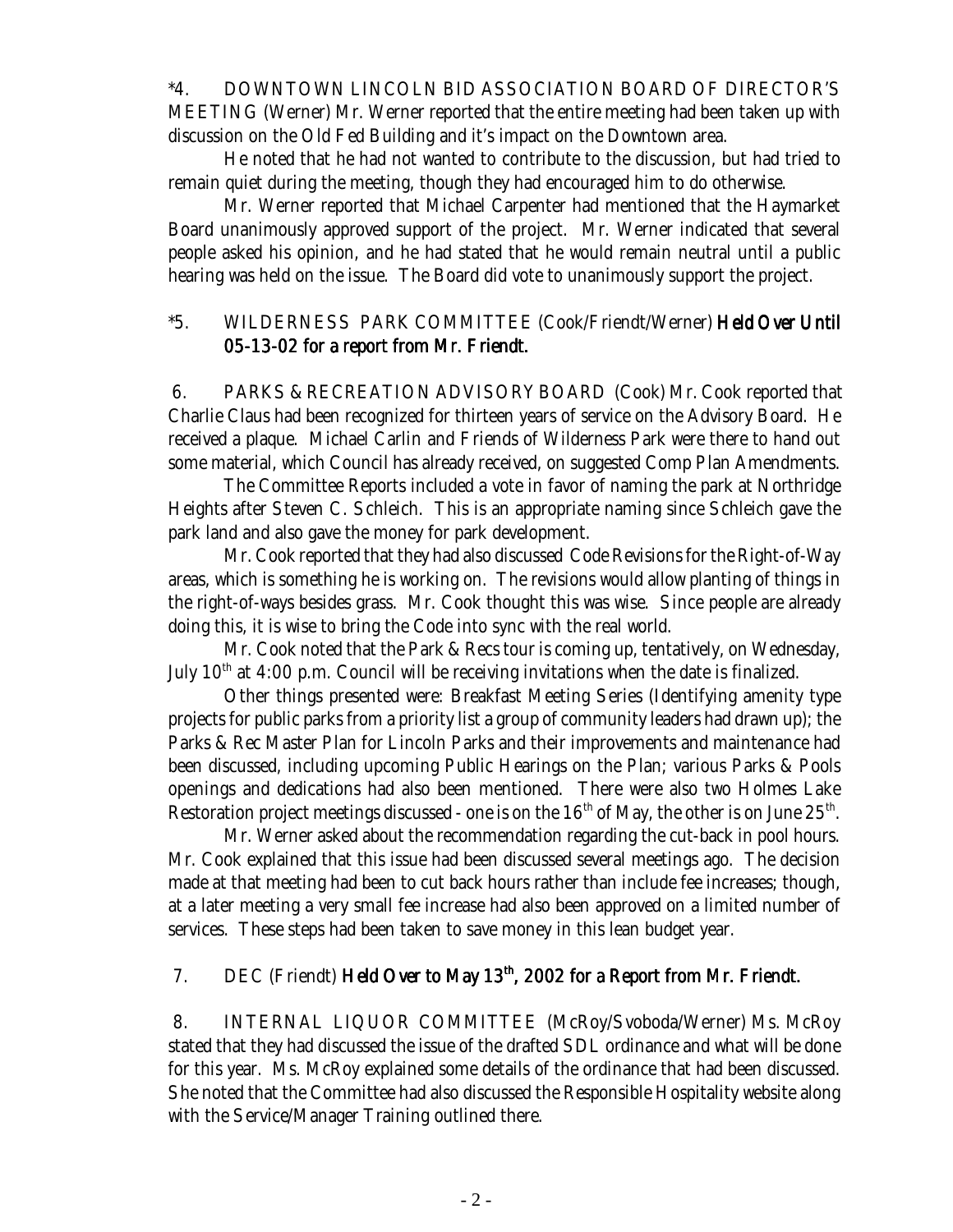Ms. McRoy noted that there had also been a report from the Cornhusker DeTox Center. She added that there had also been discussion on the use of the information received in these reports. Ms. Seng suggested that it would be appropriate and helpful if Council Members received copies of that information. Ms. McRoy agreed that Council Members would receive summary copies of these reports from this point on.

# 9. JOINT BUDGET COMMITTEE (McRoy/Seng) - CANCELLED - RESCHEDULED TO MAY 10TH

OTHER MEETING REPORTS - Ms. Seng reported that the Goodyear Rention Committee has met one time. She explained that there is really nothing to report at this point except that Goodyear would, internally, come up with a list of things that they felt were important. Whenever they get that together...input from both labor and management...we'll have more to report.

III. APPOINTMENTS/REAPPOINTMENTS - Noted Without Significant Comment.

IV. MEETINGS/INVITATIONS - Noted Without Significant Comment.

V. REQUESTS OF COUNCIL FROM MAYOR - Ms. Tejral passed out the EMS report to Council, which had been dropped off at the meeting earlier by Mr. Don Herz. No Other Requests were noted, though Mr. Bowen did have two items of information for Council.

Mr. Bowen informed Council that the Budget Office would be setting up budget hearings with Departments next week. Mr. Hubka is looking at a time between the  $15<sup>th</sup>$  and  $17<sup>th</sup>$  for those meetings. Mr. Bowen stated that this information had come to the Mayor's office on Friday.

Mr. Bowen noted that, regarding the questions that came up on the Old Fed this morning, if there were additional questions that Council Members had...the Pre-Council from Urban Development was scheduled for May 20<sup>th</sup>. Ms. Harrell pointed out to Mr. Bowen that at this morning's pre-council, May  $10<sup>th</sup>$  was the date which had been designated by which the questions should be submitted. Mr. Cook stated that it would also be good if the answers to any Public Building Commission questions should be submitted by May  $10<sup>th</sup>$  as well. He commented that this issue would be discussed further under the Miscellaneous portion of this "Noon" meeting.

# VI. MISCELLANEOUS -

\*1. Discussion on LPED Committee Assignments - Mr. Bowen announced that, though no official response had been received from LPED regarding Council's questions, LPED had determined that their Board meetings would remain open only to LPED Board Members. Mr. Camp reiterated his request to be the LPED Council representative. Mr. Cook requested that this issue be held over until the next "Noon" meeting, though Mr. Camp would be considered for the position of Council's official LPED representative.